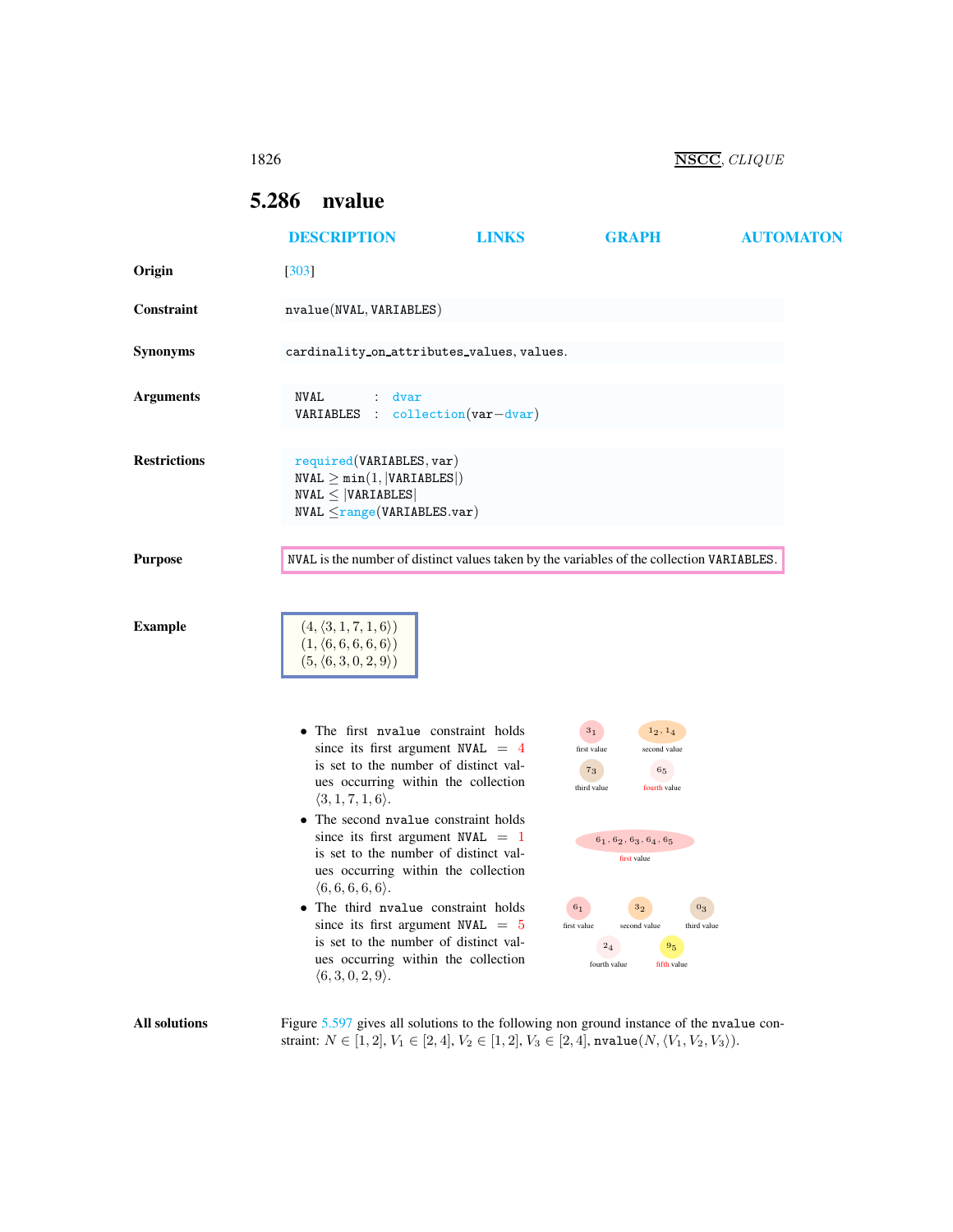

<span id="page-1-0"></span>Figure 5.597: All solutions corresponding to the non ground example of the nvalue constraint of the All solutions slot

| <b>Typical</b>    | NVAL > 1<br>NVAL <  VARIABLES <br> VARIABLES  > 1                                                                                                                                                                                                                                                                                                                                                                                                                                                                                                                                                                                                                                                                                                                                                                 |
|-------------------|-------------------------------------------------------------------------------------------------------------------------------------------------------------------------------------------------------------------------------------------------------------------------------------------------------------------------------------------------------------------------------------------------------------------------------------------------------------------------------------------------------------------------------------------------------------------------------------------------------------------------------------------------------------------------------------------------------------------------------------------------------------------------------------------------------------------|
| <b>Symmetries</b> | • Items of VARIABLES are permutable.<br>• All occurrences of two distinct values of VARIABLES var can be swapped; all<br>occurrences of a value of VARIABLES.var can be renamed to any unused value.                                                                                                                                                                                                                                                                                                                                                                                                                                                                                                                                                                                                              |
| Arg. properties   | • Functional dependency: NVAL determined by VARIABLES.<br>• Contractible wrt. VARIABLES when NVAL $= 1$ and  VARIABLES  $> 0$ .<br>• Contractible wrt. VARIABLES when $NVAL =  VARIABLES $ .                                                                                                                                                                                                                                                                                                                                                                                                                                                                                                                                                                                                                      |
| <b>Usage</b>      | The nyalue constraint allows relaxing the alldifferent constraint by restricting its first<br>argument NVAL to be close, but not necessarily equal, to the number of variables of the<br>VARIABLES collection.<br>A classical example from the early 1850s is the <i>dominating queens</i> chess puzzle problem:<br>Place a number of queens on an $n$ by $n$ chessboard in such a way that all cells of the<br>chessboard are either attacked by a queen or are occupied by a queen. A queen can attack<br>all cells located on the same column, on the same row or on the same diagonal. Part (A)<br>of Figure 5.598 illustrates a set of five queens which together attack all of the cells of an<br>8 by 8 chessboard. The <i>dominating queens</i> problem can be modelled by just one nvalue<br>constraint: |
|                   | • We first label the different cells of the chessboard from 1 to $n^2$ .<br>$\bullet$ We then associate to each cell $c$ of the chessboard a domain variable. Its ini-<br>tial domain is set to the labels of the cells that can attack cell $c$ . For instance,<br>in the context of an 8 by 8 chessboard, the initial domain of $V_{29}$ will be set to<br>$\{2,5,8,11,13,15,2022,2532,3638,43,45,47,50,53,56,57,61\}$ (see the green cells<br>of part $(B)$ of Figure 5.598).                                                                                                                                                                                                                                                                                                                                  |

• Finally, we post the constraint nvalue $(Q, \langle var - V_1, var - V_2, \ldots, var - V_{n^2} \rangle)$ where Q is a domain variable in  $[1, n^2]$  that gives the total number of queens used for controlling all cells of the chessboard. For the solution depicted by Part (A) of Figure [5.598,](#page-2-0) the label in each cell of Part (C) of Figure [5.598](#page-2-0) gives the value assigned to the corresponding variable. Note that, since a given cell can be attacked by several queens, we have also other assignments corresponding to the solution depicted by Part (A) of Figure [5.598.](#page-2-0)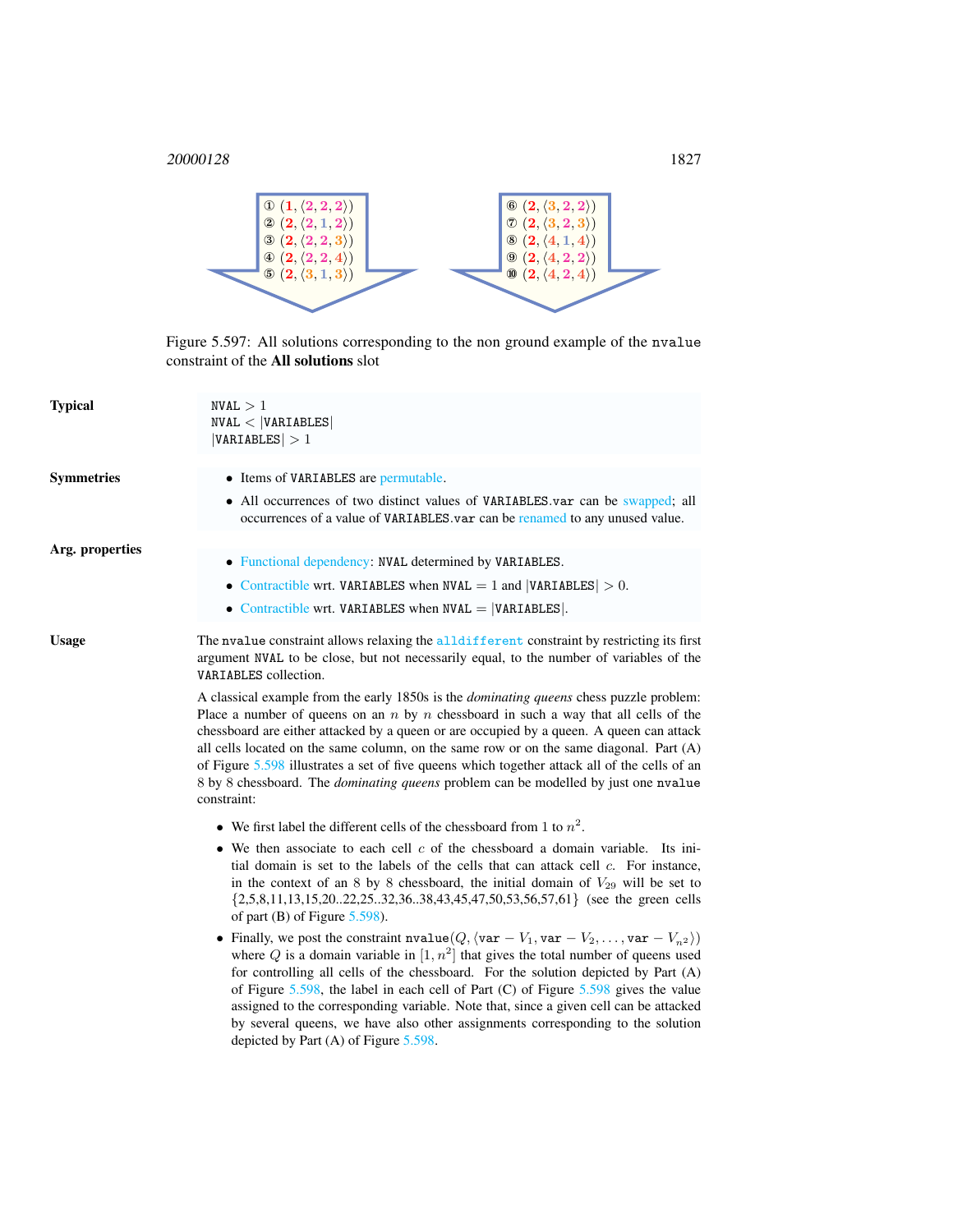

<span id="page-2-0"></span>Figure 5.598: Modelling the *dominating queens* problem with a single nvalue constraint; (A) a solution to the dominating queens problem, (B) the initial domain (in bold) of the variable associated with cell 29: in a solution the value  $j$  assigned to the variable associated with cell  $i$  represents the label of the cell attacking cell  $i$  (i.e. in a solution one of the selected queens is located on cell  $j$ ), (C) the value of each cell in the model with one single nvalue constraint corresponding to the solution depicted in (A).

The nvalue constraint occurs also in many practical applications. In the context of timetabling one wants to set up a limit on the maximum number of activity types it is possible to perform. For frequency allocation problems, one optimisation criterion is to minimise the number of distinct frequencies that you use all over the entire network.

The nvalue constraint generalises several constraints like:

- alldifferent(VARIABLES): in order to get the alldifferent constraint, one has to set NVAL to the total number of variables.
- not all\_equal(VARIABLES): in order to get the not\_all\_equal constraint, one has to set the minimum value of NVAL to 2.

| <b>Remark</b>    | This constraint appears in [303, page 339] under the name of <i>Cardinality on Attributes</i><br>Values. The nvalue constraint is called values in $JacOP$ (http://www.jacop.eu/).<br>A constraint called k_diff enforcing that a set of variables takes at least k distinct values<br>appears in the PhD thesis of J.-C. Régin $[341]$ .                                                                                                      |  |  |  |  |  |
|------------------|------------------------------------------------------------------------------------------------------------------------------------------------------------------------------------------------------------------------------------------------------------------------------------------------------------------------------------------------------------------------------------------------------------------------------------------------|--|--|--|--|--|
|                  | It was shown in $[69]$ that, finding out whether a nualue constraint has a solution or not is<br>NP-hard. This was achieved by reduction from 3-SAT. In the same article, it is also shown,<br>by reduction from minimum hitting set cardinality, that computing a sharp lower bound on<br>NVAL is NP-hard.                                                                                                                                    |  |  |  |  |  |
|                  | reformulations of the coloured_cumulative constraint<br>and of the<br>Both<br>coloured_cumulatives constraint use the nyalue constraint.                                                                                                                                                                                                                                                                                                       |  |  |  |  |  |
| <b>Algorithm</b> | A first filtering algorithm for the negative constraint was described in $[27]$ . Assuming that<br>the minimum value of variable NVAL is not constrained at all, two algorithms that both<br>achieve bound-consistency were provided one year later in $[40]$ . Under the same assump-<br>tion, algorithms that partially take into account holes in the domains of the variables of the<br>VARIABLES collection are described in $[40, 62]$ . |  |  |  |  |  |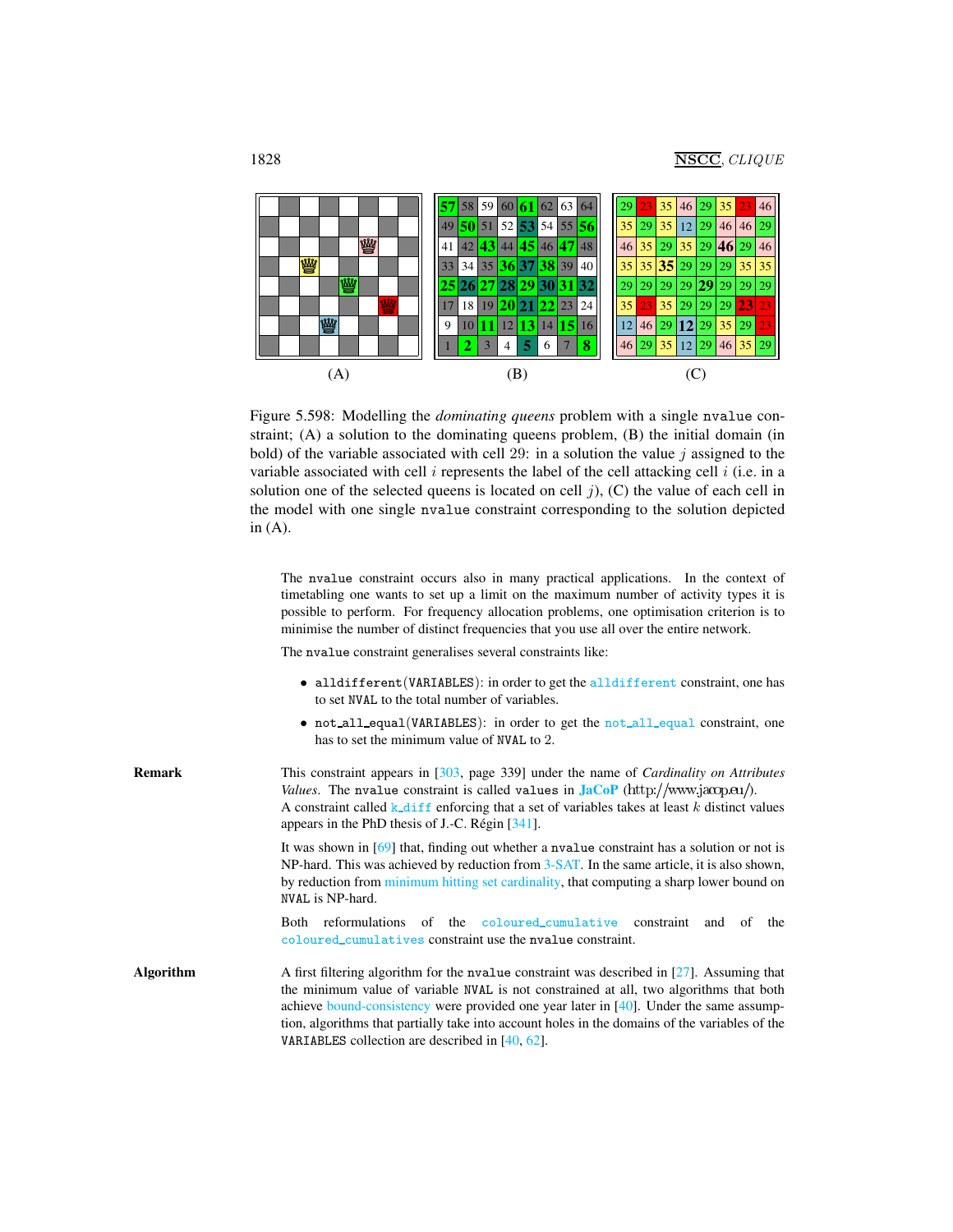<sup>20000128</sup> 1829

Reformulation A model, involving linear inequalities constraints, preserving bound-consistency was introduced in [72].

# Counting

| Length $(n)$ |    |     |      |                                              |         |          |
|--------------|----|-----|------|----------------------------------------------|---------|----------|
| Solutions    | 64 | 625 | 7776 | 117649                                       | 2097152 | 43046721 |
|              |    |     |      | Number of solutions for nyalue: domains $0n$ |         |          |



# Solution density for nvalue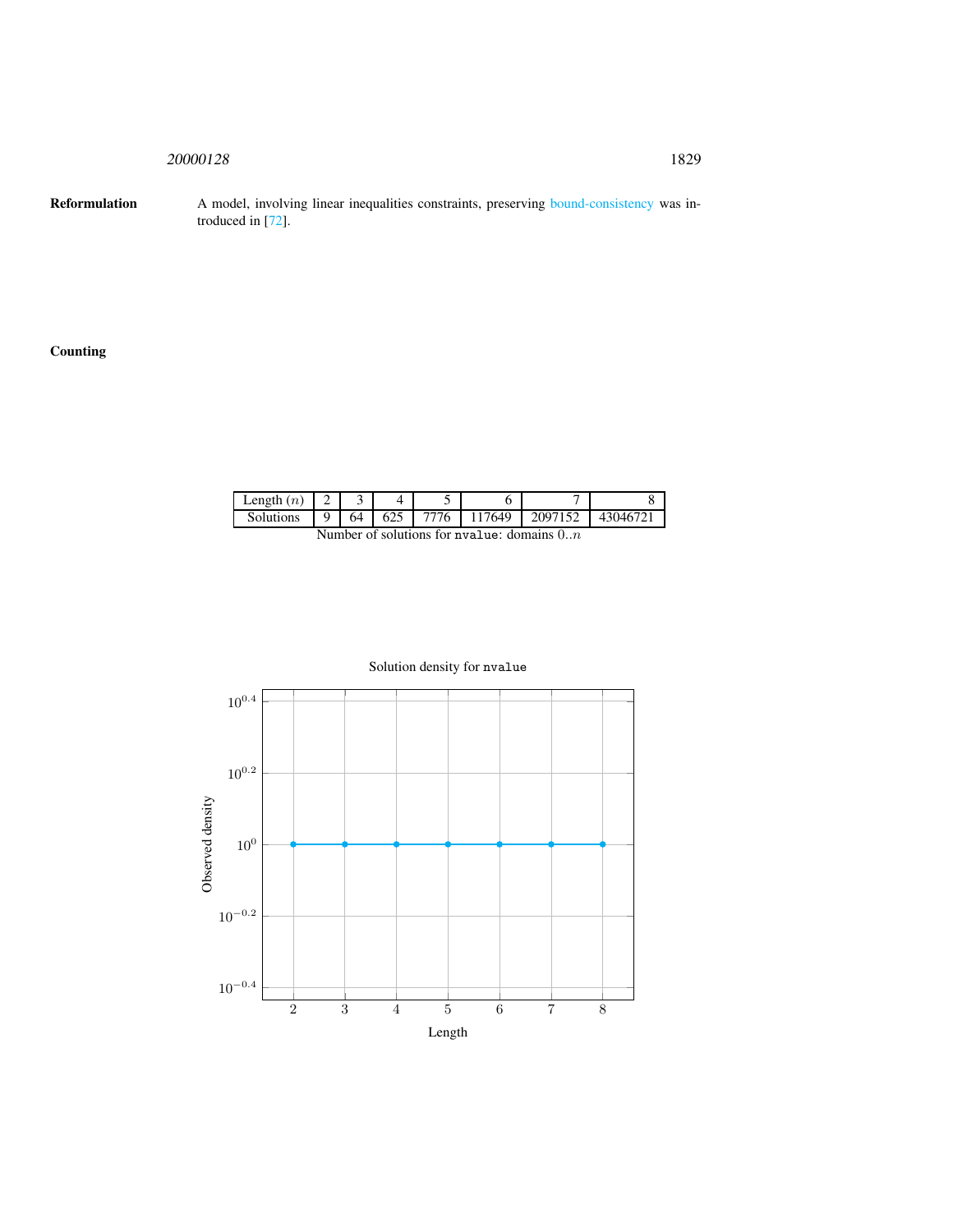

| Length $(n)$ |                | $\overline{2}$           | 3  | $\overline{4}$ | 5    | 6      |         | 8        |
|--------------|----------------|--------------------------|----|----------------|------|--------|---------|----------|
| Total        |                | 9                        | 64 | 625            | 7776 | 117649 | 2097152 | 43046721 |
|              |                | 3                        | 4  | 5              | 6    |        | 8       |          |
|              | $\overline{c}$ | 6                        | 36 | 140            | 450  | 1302   | 3528    | 9144     |
|              | 3              |                          | 24 | 360            | 3000 | 18900  | 101136  | 486864   |
| Parameter    | 4              |                          |    | 120            | 3600 | 54600  | 588000  | 5143824  |
| value        | 5              | $\overline{\phantom{0}}$ |    |                | 720  | 37800  | 940800  | 15876000 |
|              | 6              |                          |    |                |      | 5040   | 423360  | 16087680 |
|              |                |                          |    |                |      |        | 40320   | 5080320  |
|              | 8              |                          |    |                |      |        |         | 362880   |

Solution count for nvalue: domains  $0..n$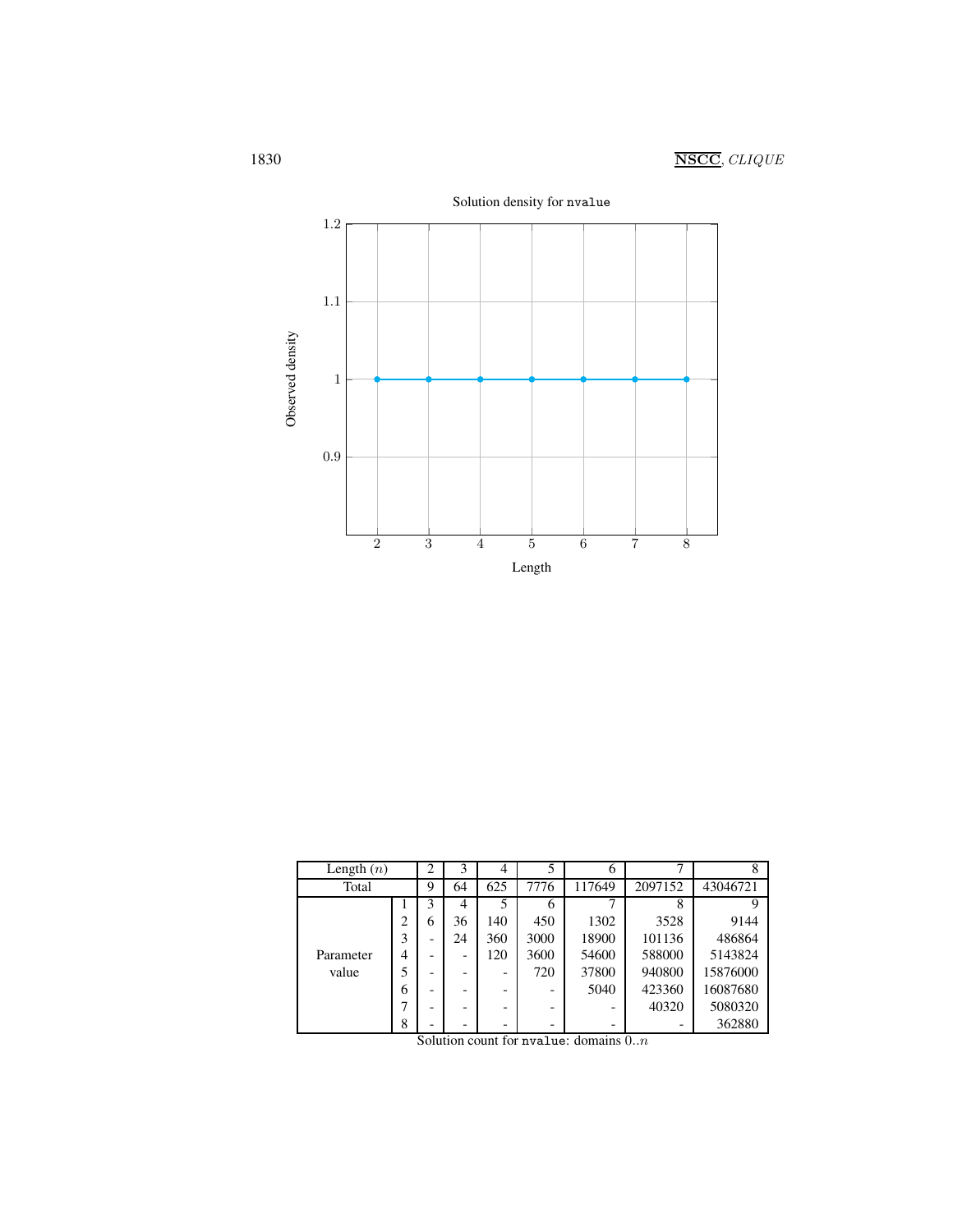

Systems [nvalues](http://www.gecode.org/doc/3.7.0/reference/group__TaskModelIntNValues.html) in [Gecode](http://www.gecode.org/), [nvalue](http://www.sics.se/sicstus/docs/latest4/html/sicstus.html/Combinatorial-Constraints.html) in [MiniZinc](http://www.g12.cs.mu.oz.au/minizinc/), nvalue in [SICStus](http://www.sics.se/sicstus/).

<span id="page-5-0"></span>

Used in track.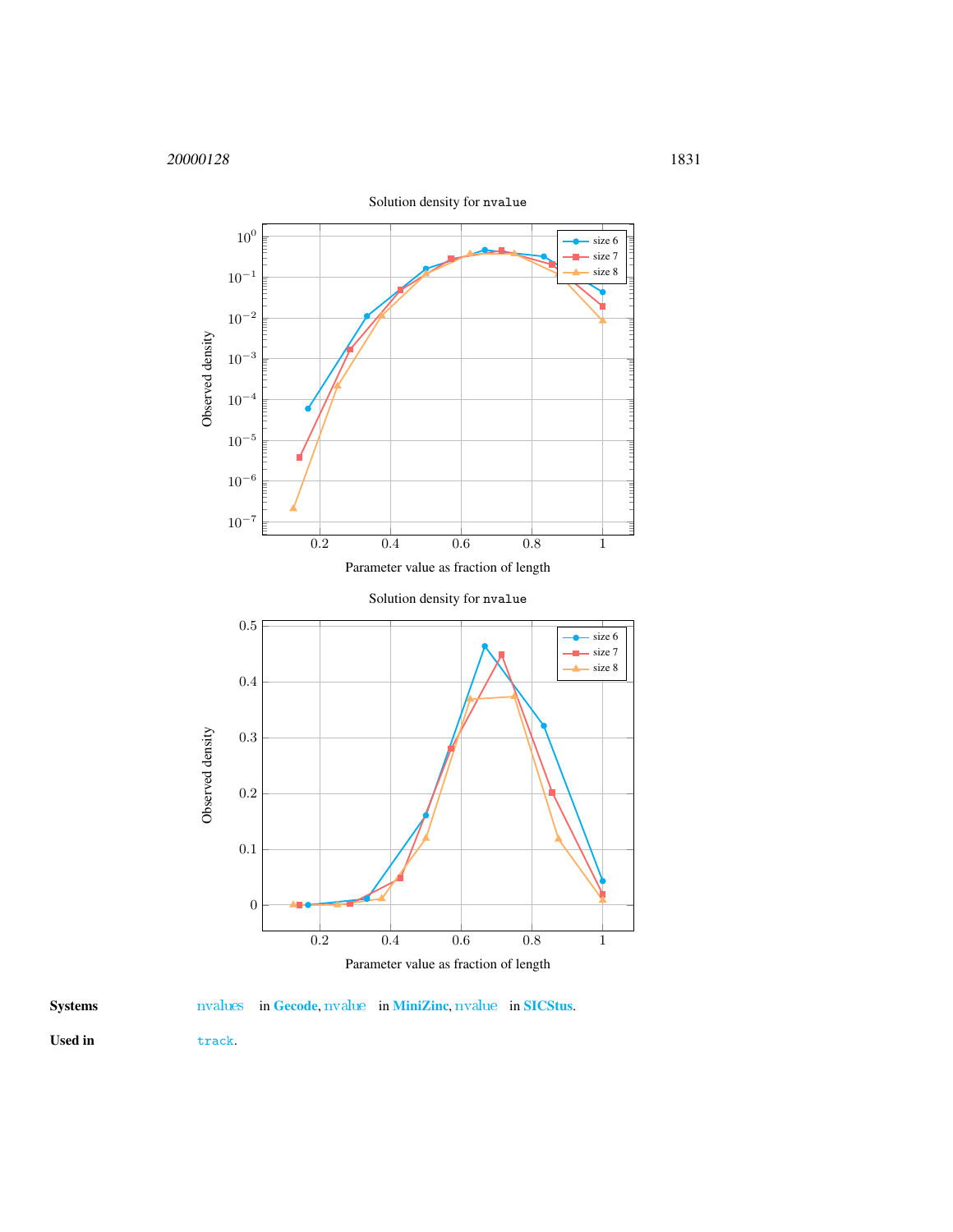| See also           | assignment dimension added: assign_and_nvalues.                                                                                                                                                                                                                                                                                                                                                                                                          |                       |                                                                                                                                                                                                                                                                                                                                                                                                                                                                                    |         |  |  |  |
|--------------------|----------------------------------------------------------------------------------------------------------------------------------------------------------------------------------------------------------------------------------------------------------------------------------------------------------------------------------------------------------------------------------------------------------------------------------------------------------|-----------------------|------------------------------------------------------------------------------------------------------------------------------------------------------------------------------------------------------------------------------------------------------------------------------------------------------------------------------------------------------------------------------------------------------------------------------------------------------------------------------------|---------|--|--|--|
|                    | common keyword:<br>global_cardinality,<br>nvalues_except_0(counting constraint, number of distinct values).                                                                                                                                                                                                                                                                                                                                              | among,<br>max_nvalue, | among_diff_0.<br>count,<br>min_nvalue(counting constraint),                                                                                                                                                                                                                                                                                                                                                                                                                        |         |  |  |  |
|                    | cost variant: sum_of_weights_of_distinct_values (introduce a weight for each value<br>and replace number of distinct values by sum of weights associated with distinct values).                                                                                                                                                                                                                                                                          |                       |                                                                                                                                                                                                                                                                                                                                                                                                                                                                                    |         |  |  |  |
|                    | generalisation: nclass (variable replaced by variable<br>$\in$<br>partition),<br>replaced<br>nequivalence (variable<br>by<br>variable<br>mod<br>constant).<br>ninterval (variable replaced by variable/constant), npair (variable re-<br>placed by pair of variables), nyalues (replace an equality with the number of distinct<br>values by a comparison with the number of distinct values), $n \cdot \text{vector}$ (variable replaced<br>by vector). |                       |                                                                                                                                                                                                                                                                                                                                                                                                                                                                                    |         |  |  |  |
|                    | implied by: increasing_nvalue.                                                                                                                                                                                                                                                                                                                                                                                                                           |                       |                                                                                                                                                                                                                                                                                                                                                                                                                                                                                    |         |  |  |  |
|                    | <b>implies:</b> atleast_nvalue (= NVAL <i>replaced by <math>\geq</math> NVAL</i> ), atmost_nvalue (= NVAL <i>re</i> -<br><i>placed by</i> $\leq$ NVAL).                                                                                                                                                                                                                                                                                                  |                       |                                                                                                                                                                                                                                                                                                                                                                                                                                                                                    |         |  |  |  |
|                    | related:<br>balance ( <i>restriction</i>                                                                                                                                                                                                                                                                                                                                                                                                                 | how<br><i>on</i>      | balanced<br>assignment<br>an<br>coloured_cumulative (restrict number of distinct colours on each maximum clique of<br>the interval graph associated with the tasks), coloured_cumulatives (restrict number of<br>distinct colours on each maximum clique of the interval graph associated with the tasks as-<br>signed to the same machine), increasing_nvalue_chain, k_alldifferent (necessary<br>condition for two overlapping alldifferent constraints), soft_alldifferent_var. | $is)$ . |  |  |  |
|                    | shift of concept: nvalue_on_intersection.                                                                                                                                                                                                                                                                                                                                                                                                                |                       |                                                                                                                                                                                                                                                                                                                                                                                                                                                                                    |         |  |  |  |
|                    | soft variant: nvalues_except_0(value 0 is ignored).                                                                                                                                                                                                                                                                                                                                                                                                      |                       |                                                                                                                                                                                                                                                                                                                                                                                                                                                                                    |         |  |  |  |
|                    | specialisation: all_equal (enforce to have one single value), alldifferent (enforce a<br>number of distinct values equal to the number of variables), not all equal (enforce to<br>have at least two distinct values).                                                                                                                                                                                                                                   |                       |                                                                                                                                                                                                                                                                                                                                                                                                                                                                                    |         |  |  |  |
|                    | uses in its reformulation: consecutive_values, cycle, min_n.                                                                                                                                                                                                                                                                                                                                                                                             |                       |                                                                                                                                                                                                                                                                                                                                                                                                                                                                                    |         |  |  |  |
| <b>Keywords</b>    | <b>characteristic of a constraint:</b> core, automaton, automaton with array of counters.                                                                                                                                                                                                                                                                                                                                                                |                       |                                                                                                                                                                                                                                                                                                                                                                                                                                                                                    |         |  |  |  |
|                    | <b>complexity:</b> 3-SAT, minimum hitting set cardinality.                                                                                                                                                                                                                                                                                                                                                                                               |                       |                                                                                                                                                                                                                                                                                                                                                                                                                                                                                    |         |  |  |  |
|                    | constraint arguments: pure functional dependency.                                                                                                                                                                                                                                                                                                                                                                                                        |                       |                                                                                                                                                                                                                                                                                                                                                                                                                                                                                    |         |  |  |  |
|                    | <b>constraint type:</b> counting constraint, value partitioning constraint.                                                                                                                                                                                                                                                                                                                                                                              |                       |                                                                                                                                                                                                                                                                                                                                                                                                                                                                                    |         |  |  |  |
|                    | filtering: bound-consistency, convex bipartite graph.                                                                                                                                                                                                                                                                                                                                                                                                    |                       |                                                                                                                                                                                                                                                                                                                                                                                                                                                                                    |         |  |  |  |
|                    | <b>final graph structure:</b> strongly connected component, equivalence.                                                                                                                                                                                                                                                                                                                                                                                 |                       |                                                                                                                                                                                                                                                                                                                                                                                                                                                                                    |         |  |  |  |
|                    | functional dependency.                                                                                                                                                                                                                                                                                                                                                                                                                                   |                       | <b>modelling:</b> number of distinct equivalence classes, number of distinct values,                                                                                                                                                                                                                                                                                                                                                                                               |         |  |  |  |
|                    | problems: domination.                                                                                                                                                                                                                                                                                                                                                                                                                                    |                       |                                                                                                                                                                                                                                                                                                                                                                                                                                                                                    |         |  |  |  |
|                    | puzzles: dominating queens.                                                                                                                                                                                                                                                                                                                                                                                                                              |                       |                                                                                                                                                                                                                                                                                                                                                                                                                                                                                    |         |  |  |  |
| Cond. implications | nvalue(NVAL, VARIABLES)<br>with increasing (VARIABLES)<br>implies increasing_nvalue(NVAL, VARIABLES).                                                                                                                                                                                                                                                                                                                                                    |                       |                                                                                                                                                                                                                                                                                                                                                                                                                                                                                    |         |  |  |  |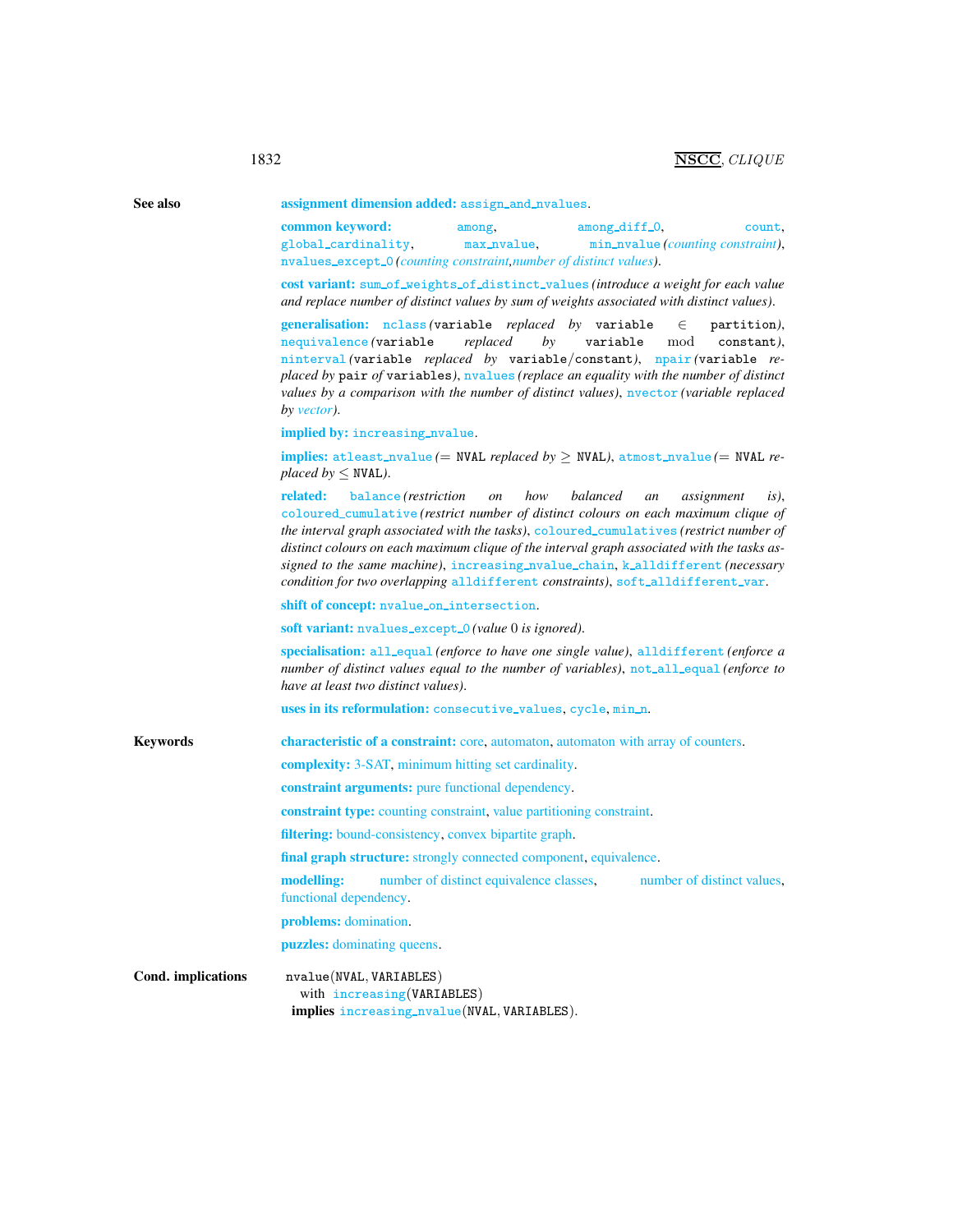<span id="page-7-0"></span><sup>20000128</sup> 1833

| Arc input(s)               | VARIABLES                                               |
|----------------------------|---------------------------------------------------------|
| Arc generator              | $CLIQUE \rightarrow$ collection(variables1, variables2) |
| Arc arity                  | 2                                                       |
| Arc constraint $(s)$       | $variable$ s1.var = variables2.var                      |
| <b>Graph property(ies)</b> | $NSCC = NVAL$                                           |
| <b>Graph class</b>         | <b>EQUIVALENCE</b>                                      |

Graph model Parts (A) and (B) of Figure [5.599](#page-7-1) respectively show the initial and final graph associated with the first example of the Example slot. Since we use the NSCC graph property we show the different strongly connected components of the final graph. Each strongly connected component corresponds to a value that is assigned to some variables of the VARIABLES collection. The 4 following values 1, 3, 6 and 7 are used by the variables of the VARIABLES collection.



<span id="page-7-1"></span>Figure 5.599: Initial and final graph of the nvalue constraint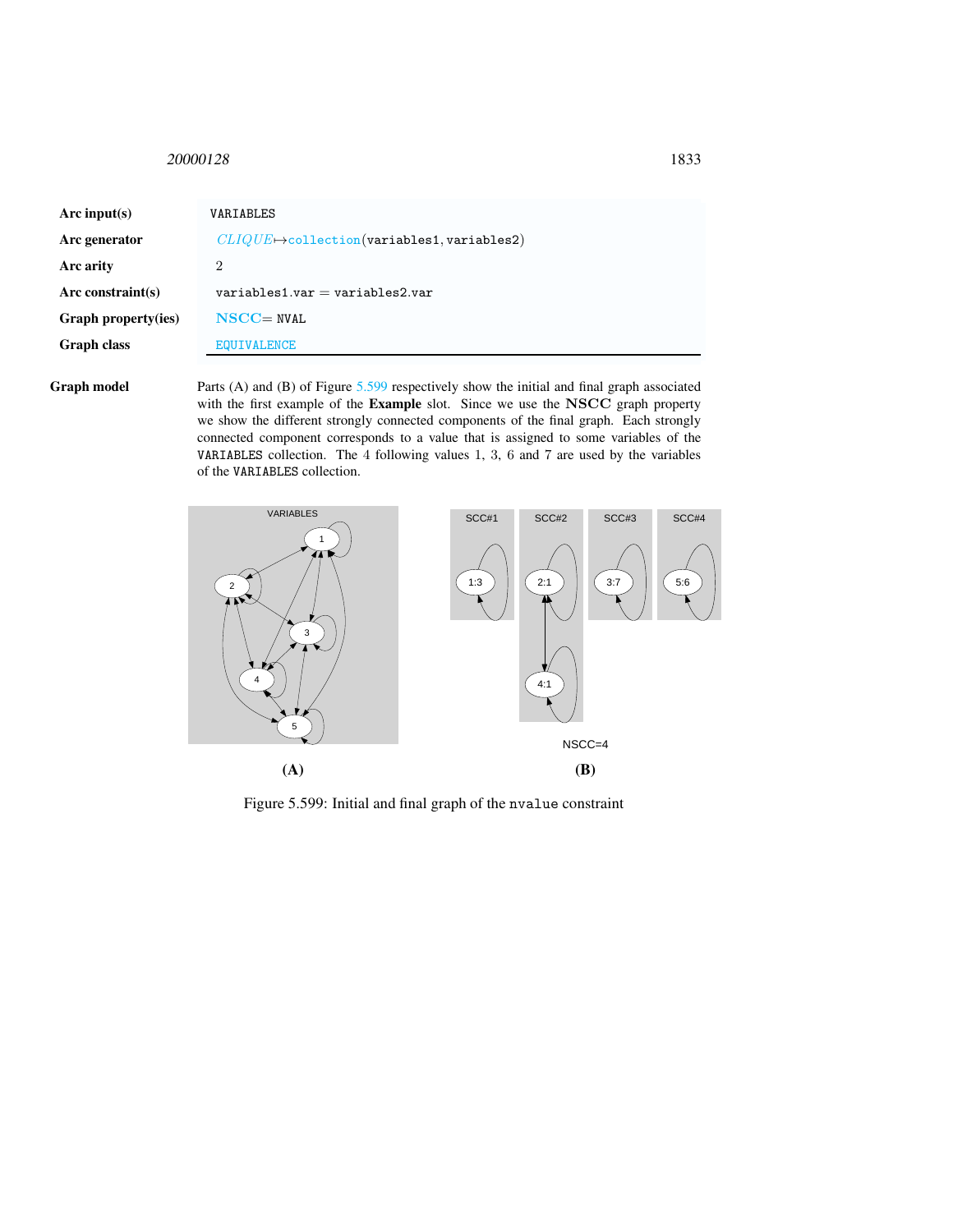Automaton Figure [5.600](#page-8-1) depicts the automaton associated with the nvalue constraint. To each item of the collection VARIABLES corresponds a signature variable  $S_i$  that is equal to 0.

<span id="page-8-0"></span>
$$
\{C[\mathbf{J} \leftarrow 0\} \longrightarrow \bigotimes_{i=1}^{n} \bigotimes_{i=1}^{n} C[VAR_{i}] \leftarrow C[VAR_{i}] + 1\}
$$
  
 
$$
\boxed{\text{among\_diff\_O(N, C)}}
$$

<span id="page-8-1"></span>

**Quiz** 

### EXERCISE 1 (checking whether [a](#page-8-2) ground instance holds or not)<sup>*a*</sup>

A. Does the constraint  $nvalue(0, (0, 0, 0, 0))$  hold?

**B.** Does the constraint  $nvalue(3, (1, 2, 3))$  hold?

**C.** Does the constraint  $nvalue(3, (1, 2, 3, 3))$  hold?

*<sup>a</sup>*Hint: go back to the definition of nvalue.

# <span id="page-8-2"></span>EXERCISE 2 (finding [a](#page-8-3)ll solutions)<sup>*a*</sup>

Give all the solutions to the constraint:

 $\sqrt{ }$  $\int$  $\mathbf{I}$  $N \in \{1, 5\},\$  $V_1 \in [3, 5], \quad V_2 \in [3, 4], \quad V_3 \in [2, 5],$  $V_4 \in [3, 3], \quad V_5 \in [3, 4], \quad V_6 \in [3, 7],$  $\mathtt{nvalue}(N,\langle V_1,V_2,V_3, V_4, V_5, V_6\rangle).$ 

*<sup>a</sup>*Hint: identify the smallest and largest possible values of N, enumerate solutions in lexicographic order.

#### EXERCISE 3 (identifying infe[a](#page-8-4)sible values wrt the at most side)<sup>*a*</sup>

Identify all variable-value pairs  $(V_i, val)$   $(1 \leq i \leq 6)$ , such that the following constraint has no solution when variable  $V_i$  is assigned value val:

 $\sqrt{ }$  $V_1 \in [2, 4], \quad V_2 \in [2, 5], \quad V_3 \in [4, 5],$  $\left(\begin{array}{c}\text{nvalue}(N,\langle V_1,V_2,V_3,V_4,V_5,V_6\rangle). \end{array}\right)$  $N \in [0, 2],$  $V_4 \in [4, 7], \quad V_5 \in [5, 8], \quad V_6 \in [6, 9],$ 

<span id="page-8-4"></span><span id="page-8-3"></span><sup>&</sup>lt;sup>*a*</sup>Hint: are variables equivalent wrt a given value?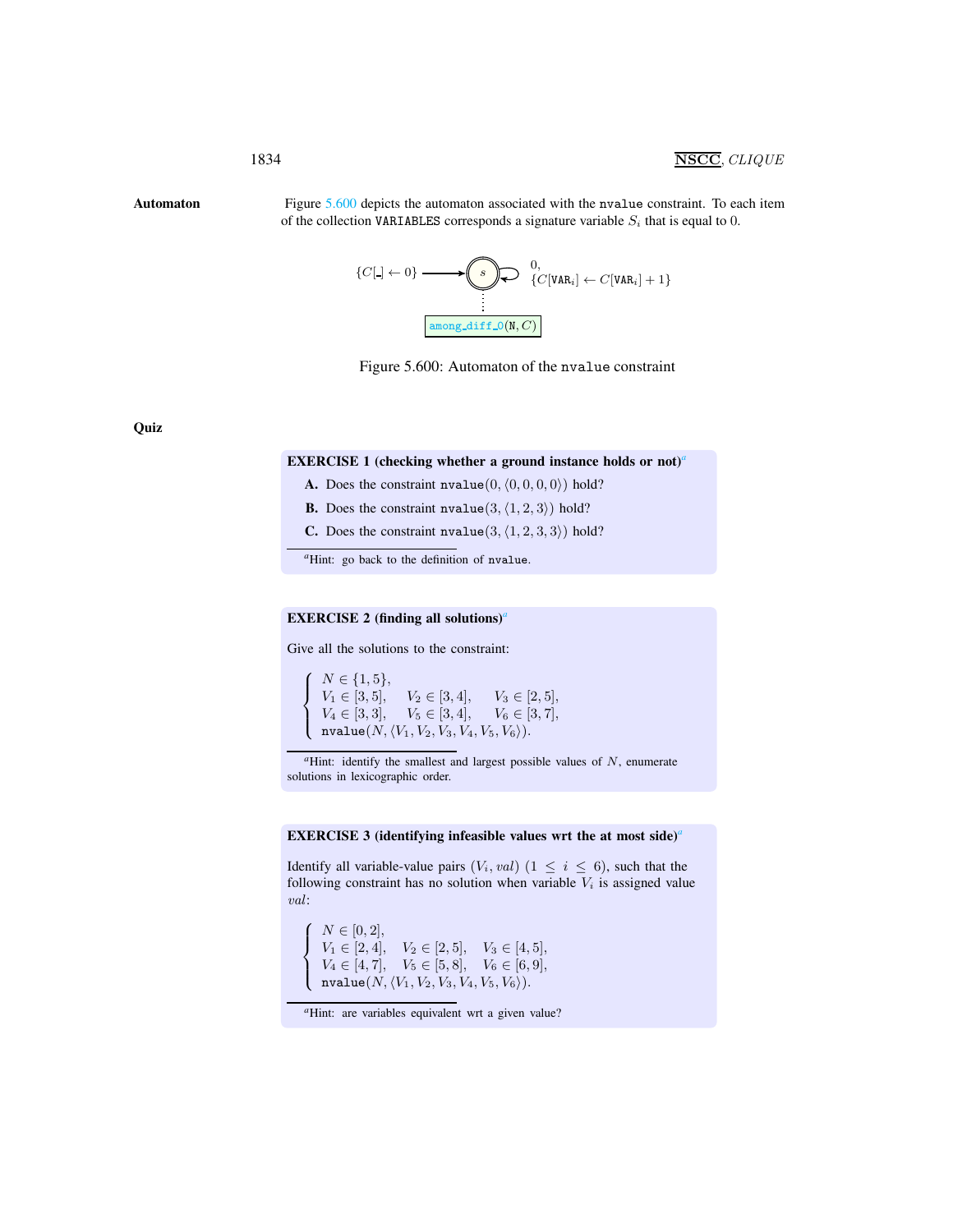EXERCISE 4 (identifying infeasible variable-value pairs wrt the at le[a](#page-9-0)st side<sup> $\alpha$ </sup>

Identify all variable-value pairs  $(V_i, val)$   $(1 \le i \le 6)$ , such that the following constraint has no solution when variable  $V_i$  is assigned value val:

 $\sqrt{ }$  $\int$  $\overline{\mathcal{L}}$  $N \in [5, 6],$  $V_1 \in [2, 4], \quad V_2 \in [2, 3], \quad V_3 \in [4, 5],$  $V_4 \in [2, 3], \quad V_5 \in [2, 3], \quad V_6 \in [5, 6],$  $\mathtt{nvalue}(N,\langle V_1,V_2,V_3, V_4, V_5, V_6\rangle).$ 

<sup>*a*</sup>Hint: find out how to compute the maximum number of distinct values.

#### EXERCISE 5 (v[a](#page-9-1)riable-based degree of violation)<sup>*a*</sup>

Compute the varia[b](#page-9-2)le-based degree of violation<sup> $b$ </sup> of the following constraints:

<span id="page-9-0"></span>A. nvalue $(4, (2, 2, 2, 2)$ ),

**B.** nvalue $(3, \langle 3, 1, 5, 2, 3 \rangle)$ .

*<sup>a</sup>*Hint: take advantage of the functional dependency.

*<sup>b</sup>*Given a constraint for which all variables are fixed, the *variable-based degree of violation* is the minimum number of variables to assign differently in order to satisfy the constraint.

# <span id="page-9-1"></span>EXERCISE 6 (variations of dominating knights)*[a](#page-9-3)*

- <span id="page-9-2"></span>A. Provide a model involving only one nvalue constraint for showing that the cardinality of the dominating set<sup>*[b](#page-9-4)*</sup> of the knight graph of a 4 by 4 chessboard does not exceed 4.
- B. Show how to modify your model for also considering the fact that each knight must be protected by at least one other knight. Show that the number of required knights does not exceed 6.



 $4 \times 4$  knight graph

*<sup>a</sup>*Hint: model the knight graph with a set of variables; in a domination problem whats matters for each vertex  $v$  is which vertices attack  $\upsilon$ .

<span id="page-9-4"></span><span id="page-9-3"></span>*<sup>b</sup>*Given a graph G a *dominating set* D is a subset of the vertices of  $G$  such that every vertex of  $G$  either belongs to  $D$  or is adjacent to a vertex of G.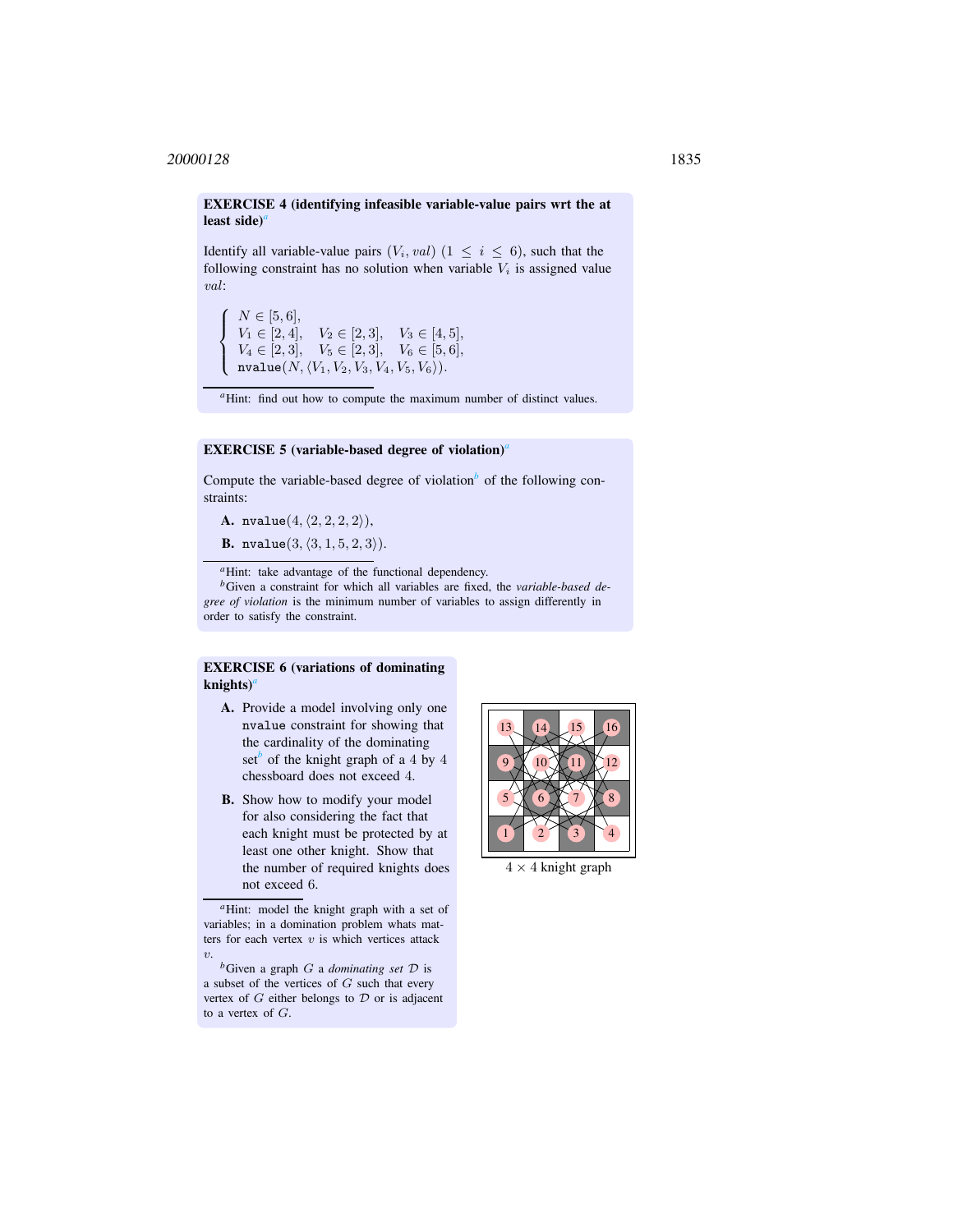- **A.** *No, since*  $\langle 0, 0, 0, 0 \rangle$  *contains just one distinct value (and not* 0) *distinct values as stated by the first argument).*
- **B.** *Yes, since*  $\langle 1, 2, 3 \rangle$  *contains* 3 *distinct values as stated by the first argument.*
- **C.** *Yes, since*  $\langle 1, 2, 3, 3 \rangle$  *contains* 3 *distinct values as stated by the first argument.*

#### SOLUTION TO EXERCISE 2



- A. *Value* 3 *being the only common value to variables*  $V_1$ ,  $V_2$ ,  $V_3$ ,  $V_4$ ,  $V_5$ ,  $V_6$ , we get a single solution where N is set to 1, *i.e. solution* ①*.*
- **B.** A matching of cardinality 5 is given by  $V_1 = 5$ ,  $V_2 = 3$ ,  $V_3 = 2, V_4 = 3, V_5 = 4, V_6 = 6$ . It is maximum since variables V1*,* V2*,* V3*,* V4*,* V<sup>5</sup> *have to be assigned one of the four values* 2*,* 3*,* 4 *and* 5*, and since values* 6 *and* 7 *can only be assigned to variable* V6*. In any maximum matching we have that:*
	- (a) *Since variable*  $V_6$  *is the only variable that can be assigned values* 6 *or* 7*, we have*  $V_6 = 6$  *or*  $V_6 = 7$ *.*
	- (b) *Since variable* V<sup>3</sup> *is the only variable that can be assigned value* 2*, we have*  $V_3 = 2$ *.*
	- (c) *Now that* V<sup>3</sup> *is assigned value* 2 *and that* V<sup>6</sup> *is assigned values* 6 *or* 7*, variable*  $V_1$  *is the only variable that can be assigned value* 5*, we have*  $V_1 = 5$ *.*

*Finally combining the fact that variables*  $V_2$ ,  $V_5$  *have to be assigned a distinct value in*  $\{3, 4\}$  *and variable*  $V_6$  *a value in* {6, 7} *we obtain the remaining six solutions* ②*,* ③*,* ④*,* ⑤*,* ⑥*,* ⑦*.*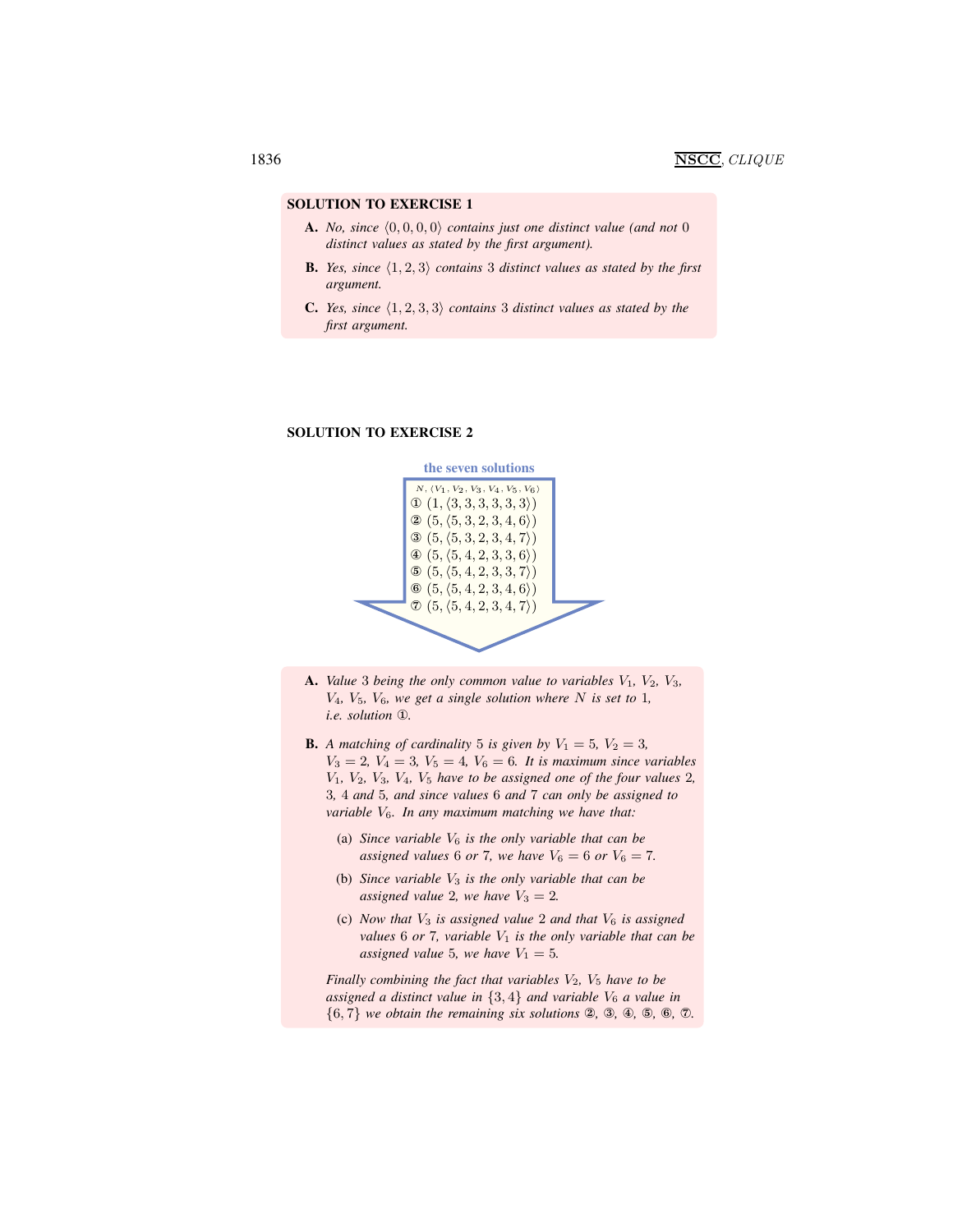*The constraint forces that at most two distinct values are assigned to variables*  $V_1, V_2, \ldots, V_6$ , *i.e. there is no restriction coming from* N *on the minimum number of distinct values. In this context, a value* val *assigned to one of the variables*  $V_i$  ( $1 \leq i \leq 6$ ) *can be assigned to any other variable* V<sup>i</sup> *without increasing the number of distinct values. Consequently a value* val *that is not removed (resp. removed) from a variable*  $V_i$   $(1 \le i \le 6)$  *can also not be removed (resp. removed) from a variable*  $V_j$  ( $j \neq i, 1 \leq j \leq 6$ ). Let us successively study the val*ues that can not be removed and the values that can be removed from*  $V_1, V_2, \ldots, V_6$ .

- A. [*FEASIBLE VALUES* ]
	- *Consider the three solutions*  $nvalue(2, \langle 4, 4, 4, 4, 6, 6 \rangle),$  $nvalue(2, \langle 4, 4, 4, 4, 7, 7 \rangle),$  $nvalue(2, (4, 4, 4, 4, 8, 8)).$

*All values used in the previous solutions (i.e., values* 4*,* 6*,* 7*,* 8*) can not be removed from*  $V_1, V_2, \ldots, V_6.$ 

B. [*INFEASIBLE VALUES* ]

*We now show that* 2 *cannot be assigned to any variable. If* 2 *can be used then we assign* 2 *to all variables that have* 2 *in their domains, i.e.,*  $V_1$  *and*  $V_2$ *. Now in order not to exceed two distinct values, the remaining variables* V3, V4, V5, V<sup>6</sup> *must have a value in common, which is not the case. We can show in the same way that values* 3*,* 5 *and* 9 *cannot be assigned to any variable.*





*Finally since*  $V_1, V_2, \ldots, V_6$  *do not have any value in common,* N *can only be equal to* 2*.*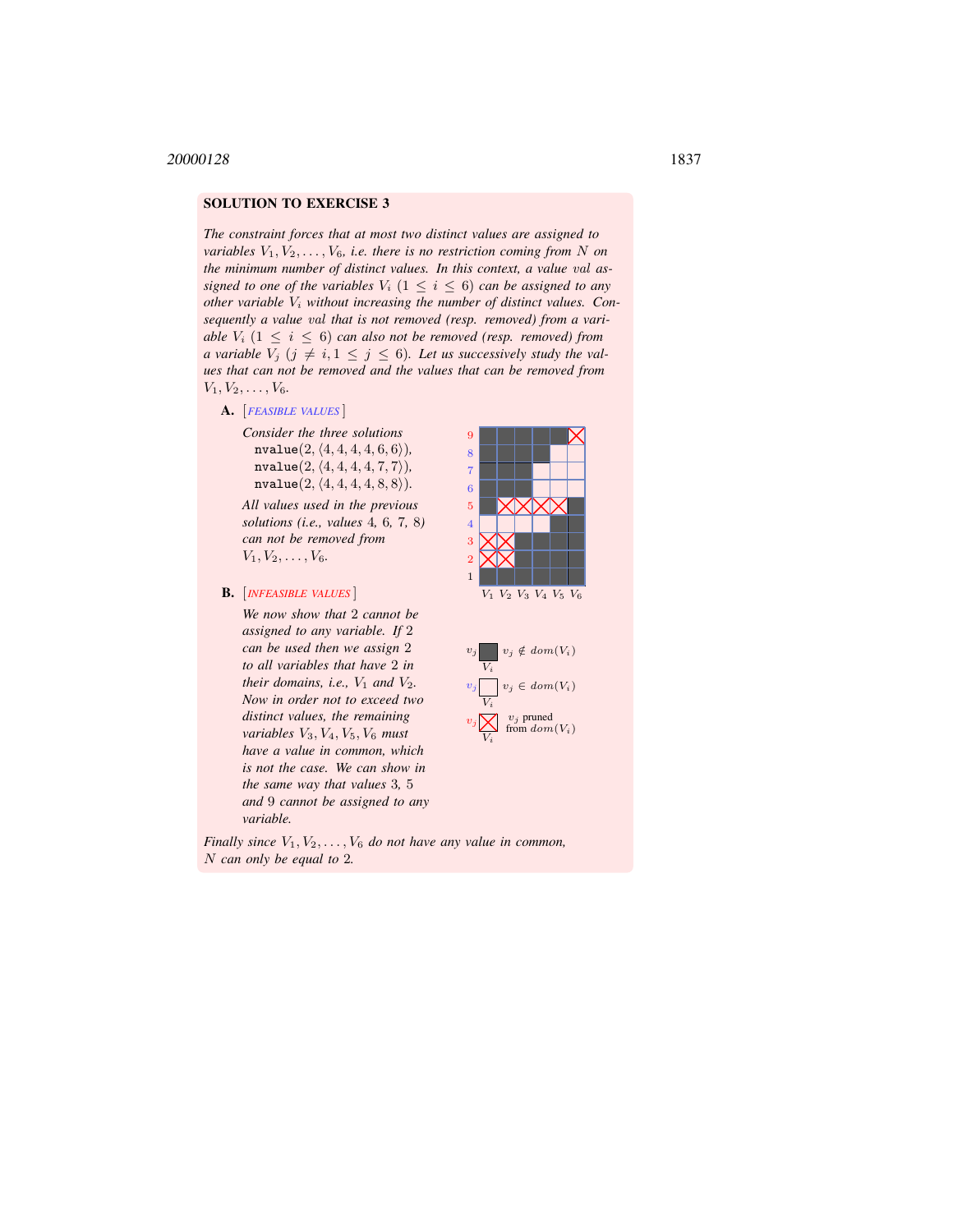*The constraint forces that at least five distinct values are assigned to variables*  $V_1, V_2, \ldots, V_6$ , *i.e. there is no restriction coming from* N *on the maximum number of distinct values. Consequently identifying infeasible variable-value pairs is equivalent to finding edges that do not belong to any matching[a](#page-12-0) of cardinality greater than or equal to the minimum value of* N *in the variable-value bipartite graph* G(V, E) *associated with the* nvalue *constraint (the vertices* V *of* G *are defined by the variables*  $V_1, V_2, \ldots, V_6$  and by the values  $2, 3, \ldots, 6$ , while the edges E are de*fined by the pairs*  $(V_i, val)$ ,  $(1 \leq i \leq 6)$  *such that*  $val \in dom(V_i)$ *)*.

A. [*MAXIMUM MATCHING* ]

*The solution nvalue* $(5, \langle 4, 2, 5, 3, 2, 6 \rangle)$ *corresponds to a matching of cardinality* 5 *shown in red on the variable-value graph. This matching is maximum since*  $|dom(V_1) \cup dom(V_2) \cup \cdots \cup dom(V_6)|$  $= 5$ *. Therefore* N *can only be equal to* 5*.* 

- B. [*INFEASIBLE EDGES* ]
	- ① *Since*  $|dom(V_2) \cup dom(V_4)| = 2$ , V<sup>1</sup> *must be assigned value* 4 *in any maximum matching.*
	- ② *Since* V<sup>1</sup> *must be assigned value* 4 *in any maximum matching and since dom* $(V_3)$  $= \{4, 5\}$ *, V<sub>3</sub> must be assigned value* 5 *in any maximum matching.*
	- ③ *Since* V<sup>3</sup> *must be assigned value* 5 *in any maximum matching and since* dom(V6)  $= \{5, 6\}$ *, V<sub>6</sub> must be assigned value* 6 *in any maximum matching.*







<span id="page-12-0"></span>C. *Finally,* V2*,* V4*,* V<sup>5</sup> *must be assigned two distinct values from* {2, 3} *in any maximum matching.*

 $a<sup>a</sup>A$  *matching* of a graph  $G$  is a set of edges of  $G$  such that no two edges have a vertex in common.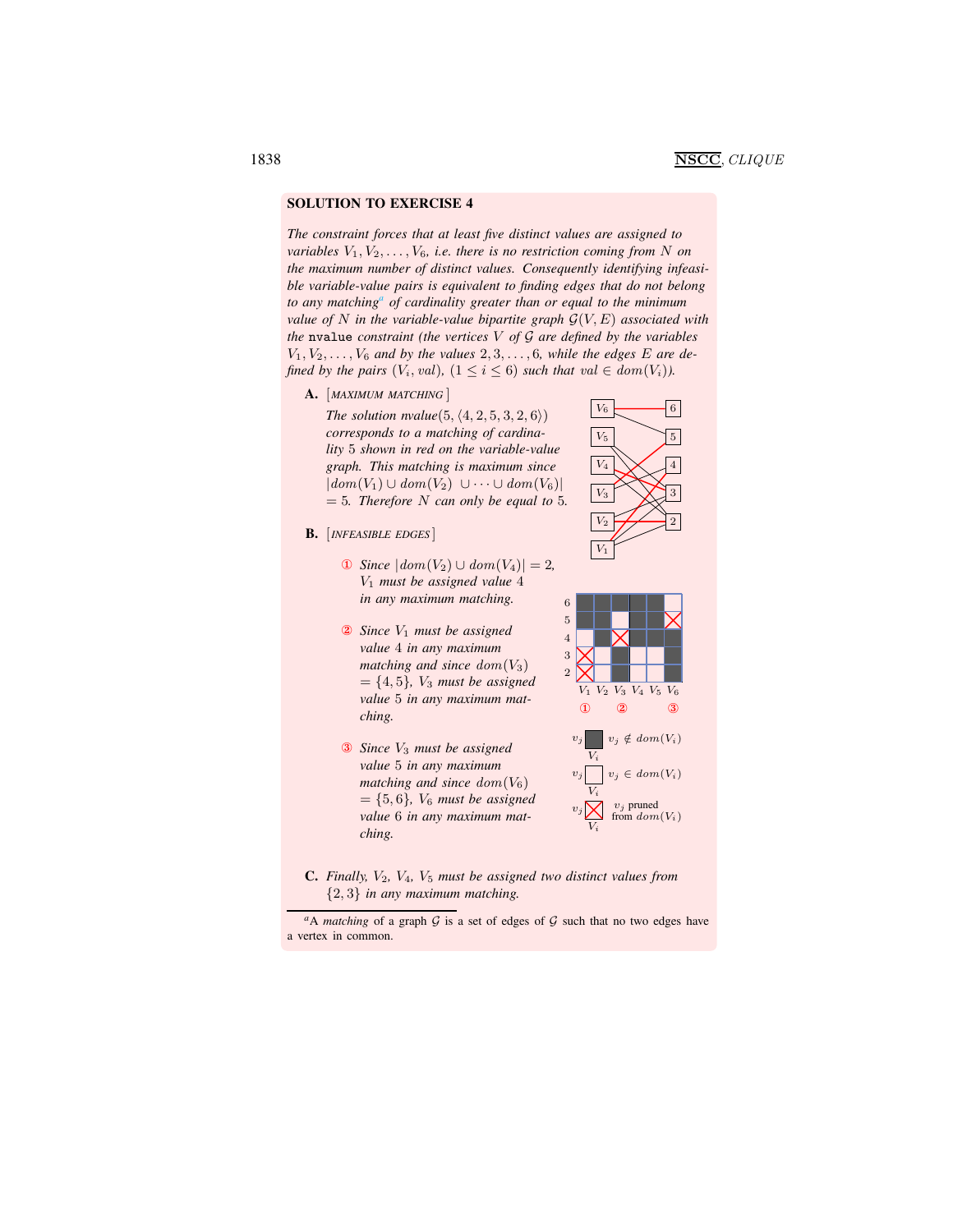*For a violated* nvalue *constraint it is always possible to change a single variable to get a feasible solution. This is done by setting the first argument of the* nvalue *constraint to the number of distinct values occurring in the second argument.*

A. *The degree of violation is equal to* 1 *since the first argument needs to be set to* 1 *in order to obtain a solution.*  $\mathbf{1}$ 

> nvalue(  $4, \langle 2, 2, 2, 2 \rangle$

B. *The degree of violation is equal to* 1 *since the first argument needs to be set to* 4 *in order to obtain a solution.* 4

 ${\tt nvalue(} \overline{\mathbf{3}}, \langle 3, 1, 5, 2, 3 \rangle)$ 

*Note that in this example we have other possibilities such as*

 ${\tt nvalue}(3,\langle 3, 1,$  $\vert 5,2,3\rangle$ )

1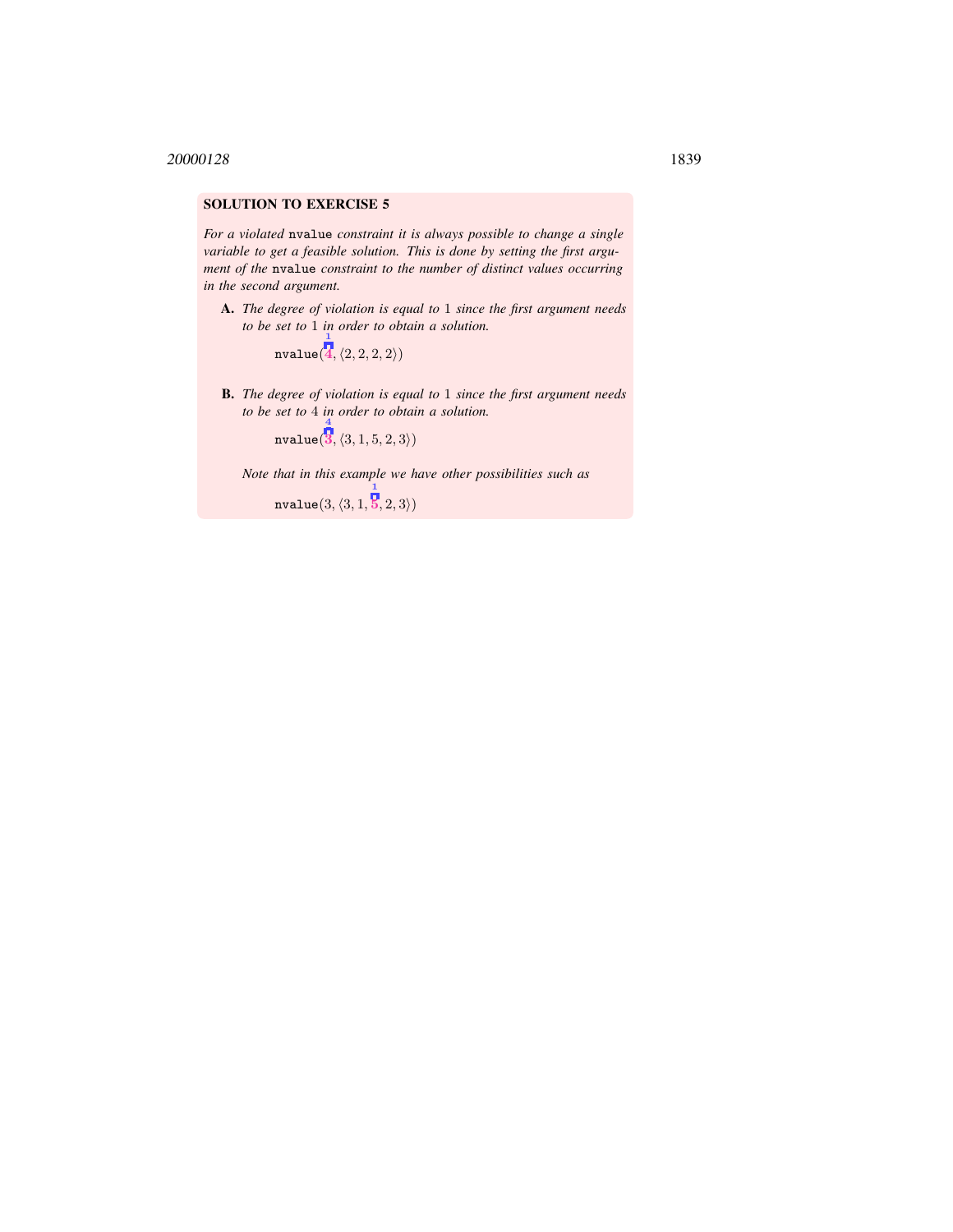**A.** *Each vertex of the*  $4 \times 4$  *knight graph is represented by a variable whose domain is set to the labels of its adjacent vertices as well as to its own label. Consequently we get the following* 16 *variables with their corresponding initial domains:*

 $V_1 \in \{1, 7, 10\},$   $V_2 \in \{2, 8, 9, 11\},$   $V_3 \in \{3, 5, 10, 12\},$  $V_4 \in \{4, 6, 11\}, \qquad V_5 \in \{3, 5, 11, 14\}, \qquad V_6 \in \{4, 6, 12, 13, 15\},\$  $V_7 \in \{1, 7, 9, 14, 16\}, \qquad V_8 \in \{2, 8, 10, 15\}, \qquad V_9 \in \{2, 7, 9, 15\},\$  $V_{10} \in \{1, 3, 8, 10, 16\}, \quad V_{11} \in \{2, 4, 5, 11, 13\}, \quad V_{12} \in \{3, 6, 12, 14\},\$  $V_{13} \in \{6, 11, 13\}, \qquad V_{14} \in \{5, 7, 12, 14\}, \qquad V_{15} \in \{6, 8, 9, 15\},\$  $V_{16} \in \{7, 10, 16\}.$ 

*We introduce a variable*  $N \in \{1, 2, 3, 4\}$  *that provides the number of knights actually used and state the following constraint:*

nvalue $(N, \langle V_1, V_2, V_3, V_4, V_5, V_6, V_7, V_8, V_9,$  $V_{10}, V_{11}, V_{12}, V_{13}, V_{14}, V_{15}, V_{16}$ 

*In the previous constraint the assignment*  $V_i = j$  *means that a knight is located on vertex* j *and that vertex* j *attacks vertex* i*. Consequently the total number of distinct values in*  $\langle V_1, V_2, \ldots, V_{16} \rangle$  *is equal to the total number of used knights. The assignment*

 $N = 4$ ,  $V_1 = 7$ ,  $V_2 = 11$ ,  $V_3 = 10$ ,  $V_4 = 6$ ,<br>  $V_5 = 11$ ,  $V_6 = 6$ ,  $V_7 = 7$ ,  $V_8 = 10$ ,  $V_5 = 11, \quad V_6 = 6, \quad V_7 = 7,$  $V_9 = 7$ ,  $V_{10} = 10$ ,  $V_{11} = 11$ ,  $V_{12} = 6$ ,<br>  $V_{13} = 6$ ,  $V_{14} = 7$ ,  $V_{15} = 6$ ,  $V_{16} = 7$  $V_{13} = 6$ ,  $V_{14} = 7$ ,  $V_{15} = 6$ ,  $V_{16} = 7$ 



*corresponds to the solution depicted on the right.*

B. *Since a knight cannot protect itself, we only need to remove from the initial domain of each variable the label corresponding to its cell. The assignment*

 $N = 6$ ,  $V_1 = 7$ ,  $V_2 = 8$ ,  $V_3 = 5$ ,  $V_4 = 6$ ,  $V_5 = 14$ ,  $V_6 = 15$ ,  $V_7 = 14$ ,  $V_8 = 15$ ,  $V_9 = 7$ ,  $V_{10} = 8$ ,  $V_{11} = 5$ ,  $V_{12} = 6$ ,  $V_{13} = 6$ ,  $V_{14} = 5$ ,  $V_{15} = 6$ ,  $V_{16} = 7$ 



*corresponds to the solution depicted on the right.*